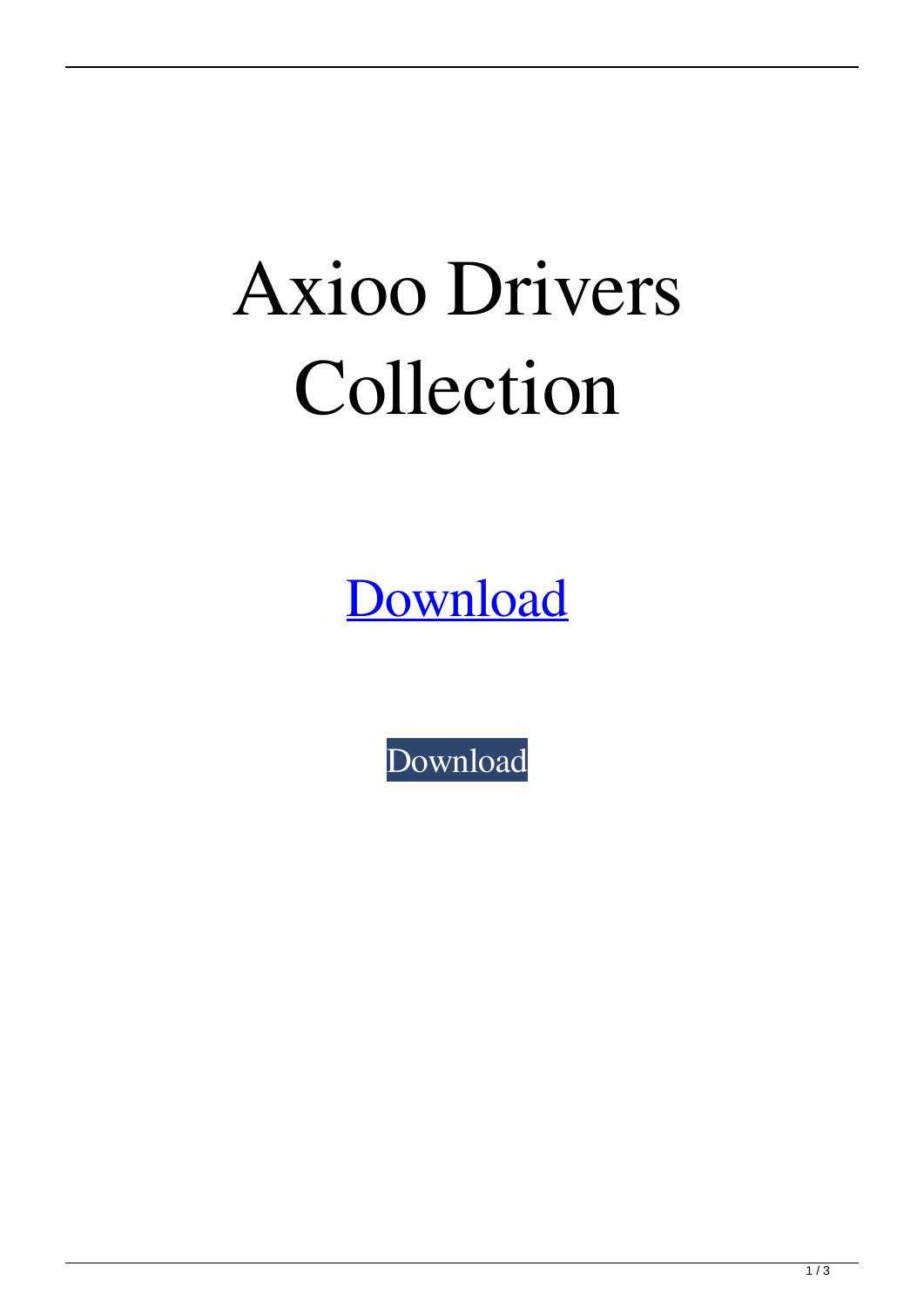References 1. Download Driver Axioo ( NEON VL) 2. Download Driver Axioo (CHIPSET Win 7 (2.3M)) 3. Download Driver Axioo ( BIOS ZETTA TSJ V.105A) External links CNC RC Bind Editor Category:CNC software of Revlon, Inc., supra at 468-469, the court stated: In this case plaintiff's motion for a preliminary injunction is based solely on the unfair competition and dilution theory. Defendant has never been in the business of making model names or marks. However, the record is replete with testimony showing that the company's actions are calculated to deceive and confuse the public to believe that its products are in fact a trademark of the plaintiff. In the instant case the only basis for a finding of bad faith is the similarity of defendants' trade name "Corporation for Public Justice" and plaintiff's mark "COPC." There is no evidence of record to indicate that defendants have used the mark "COPC" in a bad faith manner. Indeed, plaintiff has proceeded in this litigation for the past four years without having its own mark registered. In the instant case the court has found that plaintiff has a strong, if not superior, mark. The defendants have made no attempt to register the mark "Corporation for Public Justice." It is the defendants' actions which have led to the use of the mark "COPC." The bad faith issue therefore presents \*817 the unusual problem of determining the intent of the defendants in using a mark which might be a "spurious equivalent" of plaintiff's registered mark.[2] In sum, the court finds that defendants' mark "COPC" is not a "spurious equivalent" of plaintiff's mark "COPC." Further, the court finds that there is no evidence of record which would indicate that defendants have used their mark in bad faith. IT IS ORDERED that defendants' motion to dismiss be denied. IT IS ORDERED that plaintiff's motion for an injunction be granted as to the mark "COPC" only. NOTES [1] 15 U.S.C. § 1127 provides in part: The owner of a registered mark... is entitled, subject to the provisions of sections 1111 and 1113 of this title,... to the registration of his trademark for the purposes of this chapter... except